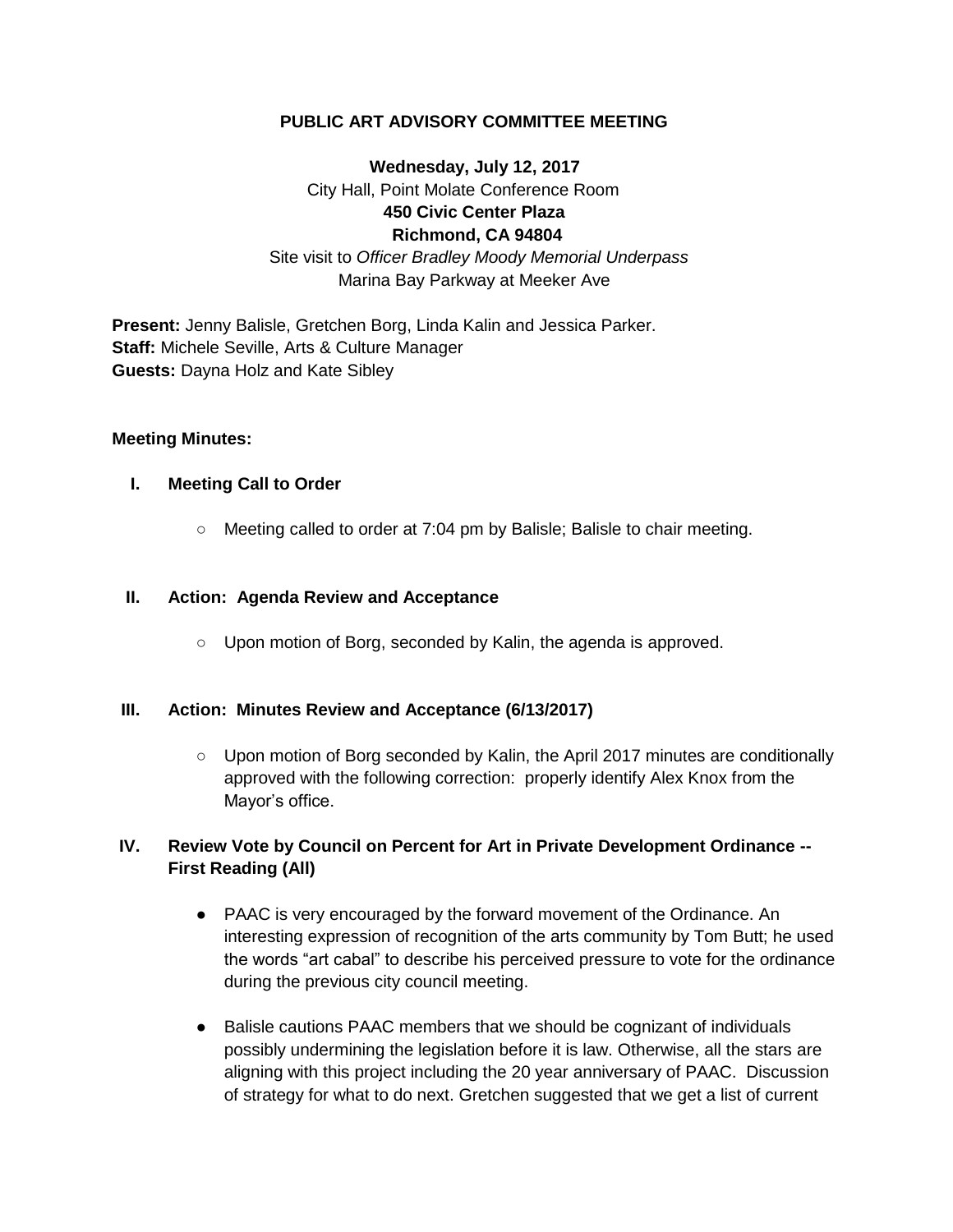projects in the works. Keep the information and strategy ready to launch if necessary.

## **V. Continue Meeting at Moody Underpass for a Site Visit and Discussion of Public Art Options (All)**

*Meet at Cafe Pascal, 2181 Meeker Ave. in shopping mall at Meeker Ave./Marina Bay Parkway. Park in parking lot. The site tour is scheduled to start no earlier than 7:25 pm and finish no later than 8:00 pm. The meeting will reconvene in the Pt. Molate Room of City Hall no earlier than 8:15 pm)*

- PAAC members plus guests Holz and Sibley tour the Underpass site and then PAAC members return to the building to review ideas.
- Kalin suggests that we contact the builders to see what the original vision was for the underpass to see if there was/is "remnant" vision. Perhaps, there was some excellent ideas or connections that could not be realized at the time, that we might reinvigorate.
- PAAC is unanimous that we would like to make a request to the city to use the funds somewhere else. PAAC members are all cautious about "plunk art" and we are hesitant to disrupt the existing beauty and polish of the underpass just to spend allocated funds.
- If the money must be spent on the site: colorful tile installation could work; Borg suggested the idea of propellers that move with the airflow of vehicle motion. Parker loves Borg's idea. Propellers could be designed as part of an art deco styling and we could ask Rosie's girls to construct the propellers. Look at the Denver airport for inspiration! Balisle will be flying out there over the next few weeks so she may be able to take pictures.
- An installation with light was suggested; perhaps some environmental landscaping or environmental art. Perhaps a sculpture installation on mulch hill? We should all look at the architectural plans. Kalin points out that the light makes the Underpass grey more dimensional; the fencing when light hits it appears sparkly and dynamic.

## **VI. Discussion/Review of Greenway RFP & PAAC Selection Panel Volunteer (All)**

● With regards to Unity Park: there is a meeting scheduled for Thursday night. The RFP is for two murals and two sculpture pieces. Themes from the community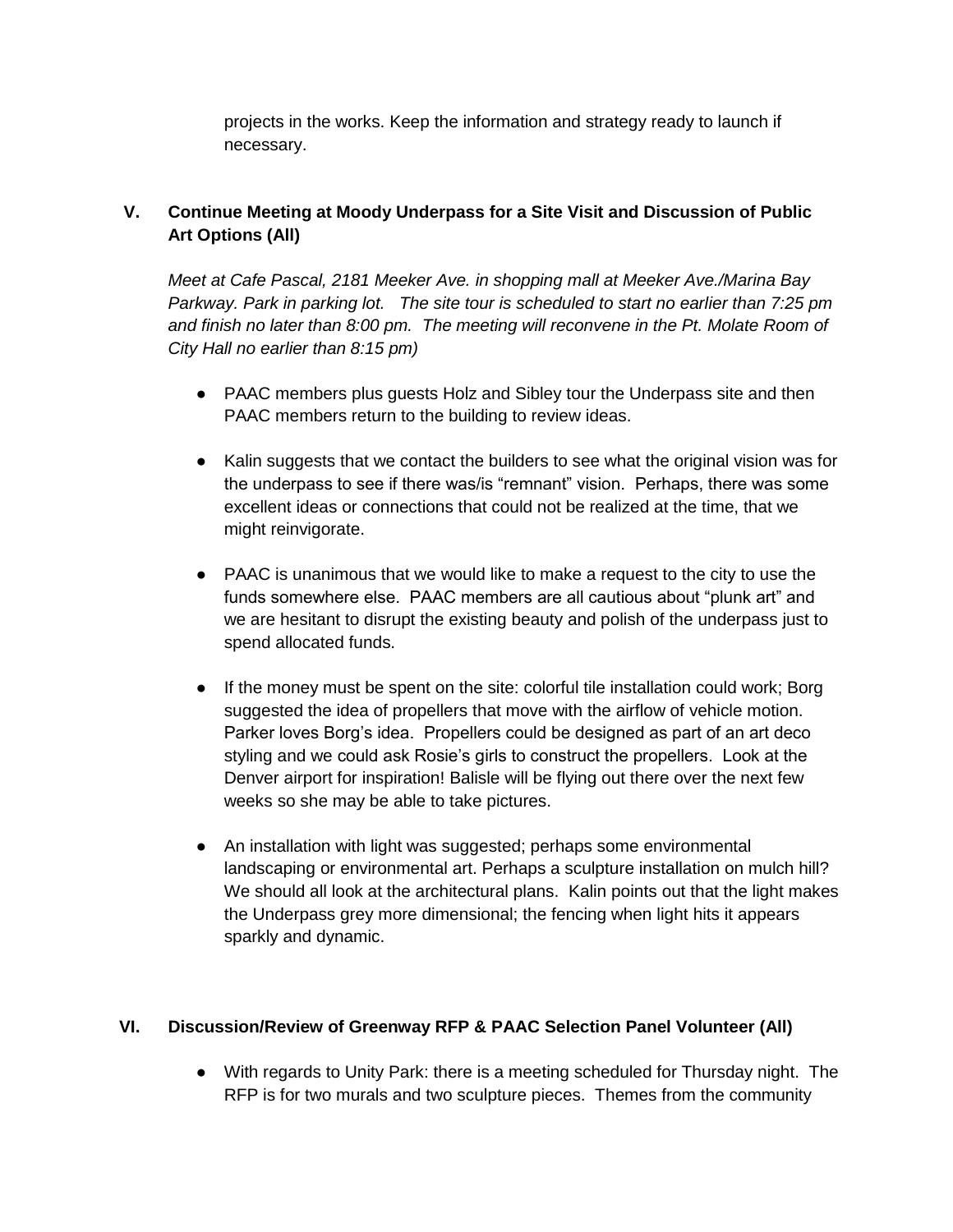are in the RFP. Parker volunteers to represent PAAC on the artists panel scheduled for August 2nd and 3rd.

#### **VII. Update on Art Sanctuary (Linda Kalin/Jenny Balisle)**

- Balisle updates PAAC members on Art Sanctuary. Suggests creating a subcommittee for the art sanctuary. Basic documents for rules: what are the legal requirements, what are the insurance requirements, what does the selection committee look like, what artists do we want, what does the jury process look like. Bottom up approach to the structure of Art Sanctuary.
- The Marriott lobby is an excellent starting place. Cesar Zepeda is our contact person for the Marriott lobby and has expressed enthusiasm and interest in assisting with this concept. Richmond is where art finds sanctuary. Look at additional places with high visibility. Public Art projects could potentially be installed in every council/neighborhood. Next step: Balisle will send out an email to initiate this project with stakeholders.

#### **VIII. Recruitment Update (All)**

● Parker distributes edited flier for broader circulation. Plans to post flier on social media channels and perhaps print some copies to display in local Richmond "hot spots".

## **IX. Staff Report (Seville)**

- See attachment. We received a grant from UC Berkeley for \$7,000 for NPA; we did not get funding to go into the Iron Triangle neighborhood. (?)
- WETA is doing environmental grading on the area where public art will be installed. Chad Mason has expressed concern that there is a potentially public hazard with public art so we need to make sure everything is addressed.

## **X. Announcements:**

- R&B Cellars winery is having Brazilian music this Saturday, 2:30-5:30.
- Annual Rosie the Riveter competition is on!
- Music in the Point free summer series is wrapping up this year; don't miss the remaining concerts.